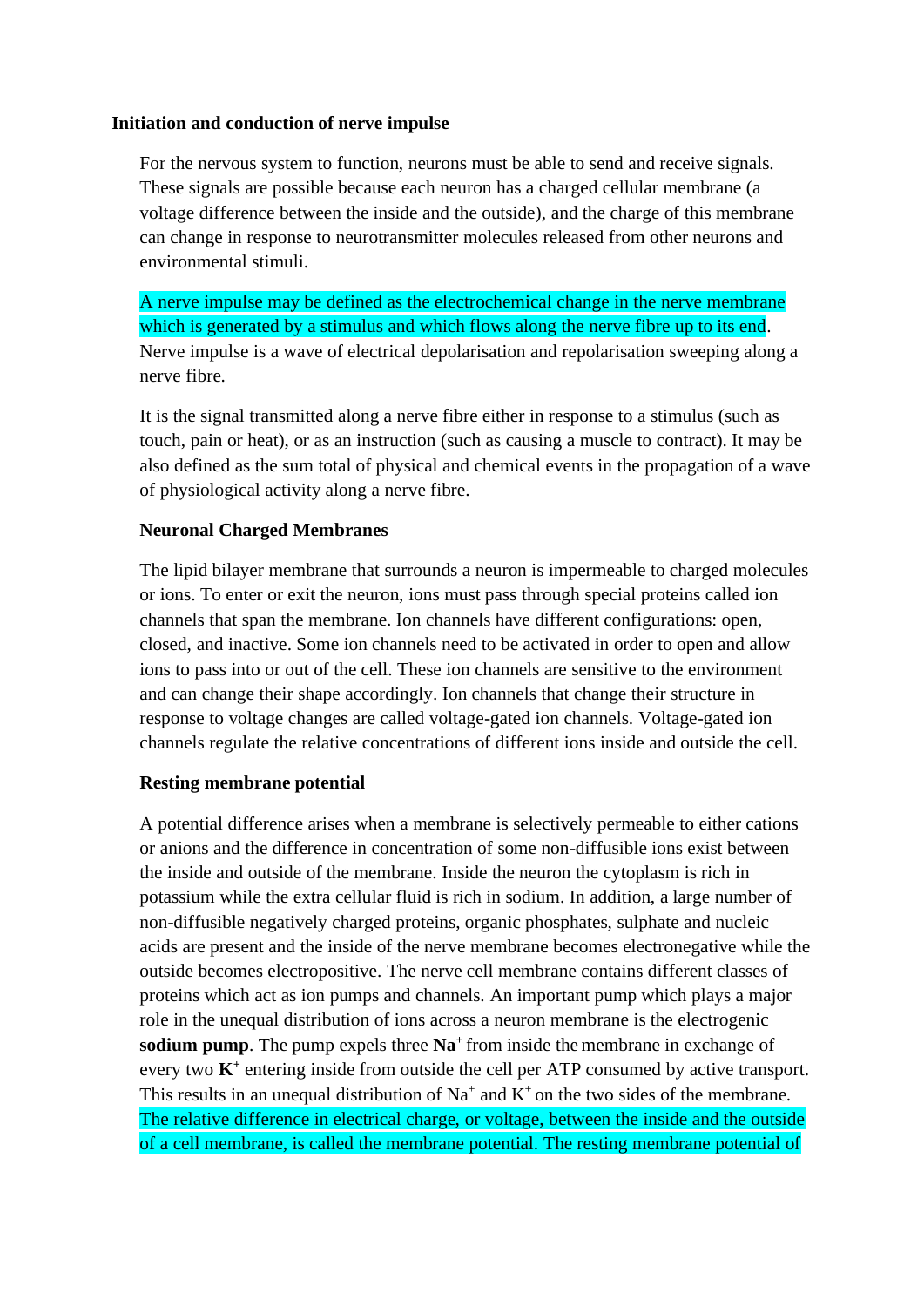a neuron is about -70 to -80 mV (mV=millivolt). The nerve fibre membrane is said to be polarised in this stage. The resting potential results from two major factors:

- selective permeability of the membrane
- ii. differences in ion concentration inside the cell compared to outside.

NOTE: The cell possesses potassium and sodium leakage channels that allow the two cations to diffuse down their concentration gradient. The actions of the sodium potassium pump help to maintain the resting potential, once established. chloride ions (Cl<sup>-</sup>) tend to accumulate outside of the cell because they are repelled by negatively-charged proteins within the cytoplasm.

| Ion                   | <b>Extracellular</b><br>concentration (mM) | <b>Intracellular</b><br>concentration (mM) |
|-----------------------|--------------------------------------------|--------------------------------------------|
| $Na+$                 | 145                                        | 12                                         |
|                       |                                            | 155                                        |
|                       | $\mathcal{D}$                              |                                            |
| Organic anions $(A-)$ |                                            |                                            |

#### **Action potential**

The action potential is an explosion of electrical activity that is created by a **depolarizing current**. This means that some event (a stimulus) causes change in permeability of the neuronal membrane and the resting potential to move toward 0 mV. When the depolarization reaches about -55 mV a neuron will fire an action potential. This is the **threshold**. If the neuron does not reach this critical threshold level, then no action potential will fire. Also, when the threshold level is reached, an action potential of a fixed sized will always fire for any given neuron, the size of the action potential is always the same. There are no big or small action potentials in one nerve cell - all action potentials are the same size. Therefore, the neuron either does not reach the threshold or a full action potential is fired - this is known as the "**ALL OR NONE**" principle.

#### **Depolarisation**

When the stimulus is strong enough it first causes sodium channels in the trigger zone to open. Because there are many more sodium ions on the outside, and the inside of the neuron is negative relative to the outside, sodium ions rush into the neuron. Sodium has a positive charge, so the neuron becomes more positive on the inside as compared to the extracellular environment. This reversal of electric charge is called depolarization. The initial or rising phase of the action potential is called the **depolarizing phase** or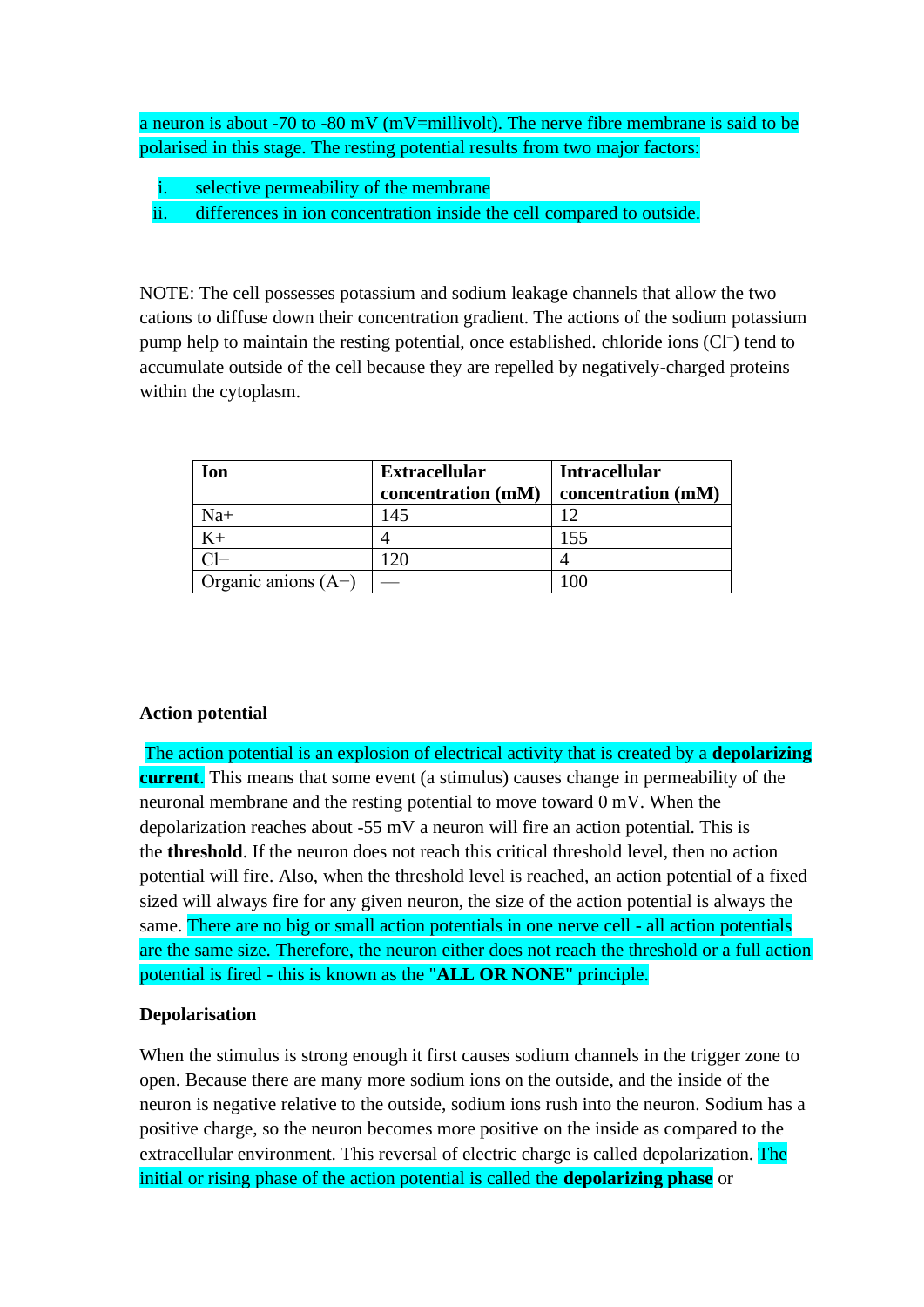the **upstroke**. The region of the action potential between the 0mV level and the peak amplitude is the **overshoot**.

#### **Repolarisation**

# The return of the membrane potential to the resting potential is called the **repolarization**

**phase**. It takes longer for potassium channels to open. When they do open, potassium rushes out of the cell, reversing the depolarization. At about this time, sodium channels start to close. This causes the action potential to go back toward -70 mV (a repolarization). The action potential actually goes past -70 mV (a hyperpolarization) because the potassium channels stay open a bit too long. This phase is called the **undershoot** or the **hyperpolarizing afterpotential**. Gradually, the ion concentrations go back to resting levels and the cell returns to -70 mV.



#### **Propagation of the impulse across the myelinated and unmyelinated nerve fibers**

Conductibility is the capacity to conduct the electrical impulse along its pathway. Action potential propagation depends on the activation of voltage-gated sodium channels present all along the membrane of a neuron. As the nerve fiber depolarizes, it triggers an increase in permeability of the **ligand-gated** sodium ion channels that causes sodium channels to open and sodium ions go into the nerve cell and reverse polarity because positively charged ions are flowing in. This action potential is conducted along the length of the fiber by causing the next adjacent space **voltage-gated** sodium ion channels to open. A local circuit of current flow develops between the depolarised and the resting membrane. As a result the next adjacent area gets depolarised while the former gets repolarised. In this manner impulse is conducted all the nerve fibre. The nerve impulse is thus a self